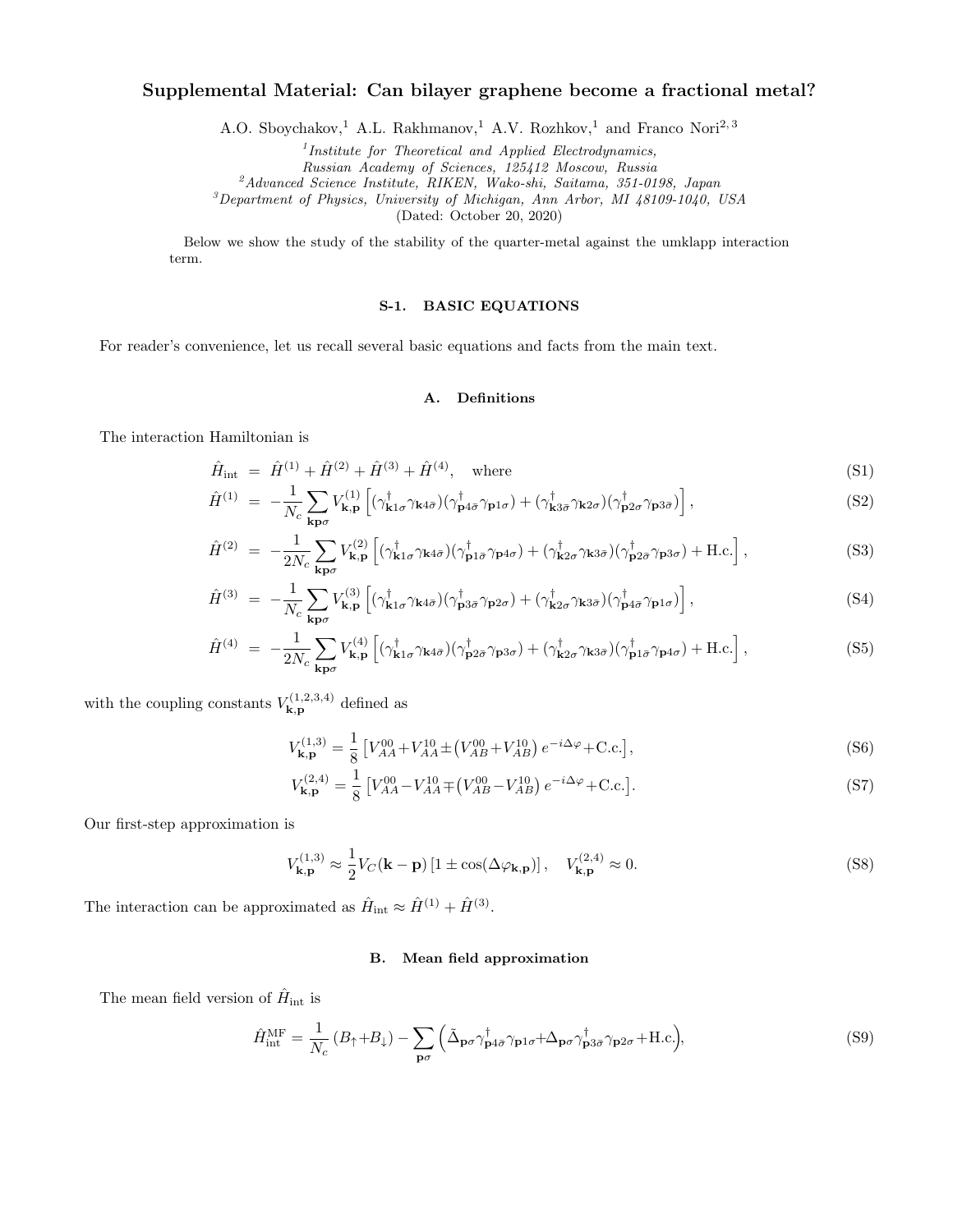where

<span id="page-1-0"></span>
$$
\Delta_{\mathbf{k}\sigma} = \frac{1}{N_c} \sum_{\mathbf{p}} \left[ V_{\mathbf{p}, \mathbf{k}}^{(1)} \langle \gamma_{\mathbf{p} 2\sigma}^{\dagger} \gamma_{\mathbf{p} 3\bar{\sigma}} \rangle + V_{\mathbf{p}, \mathbf{k}}^{(3)} \langle \gamma_{\mathbf{p} 1\sigma}^{\dagger} \gamma_{\mathbf{p} 4\bar{\sigma}} \rangle \right], \tag{S10}
$$

$$
\tilde{\Delta}_{\mathbf{k}\sigma} = \frac{1}{N_c} \sum_{\mathbf{p}} \left[ V_{\mathbf{p}, \mathbf{k}}^{(1)} \langle \gamma_{\mathbf{p}1\sigma}^{\dagger} \gamma_{\mathbf{p}4\bar{\sigma}} \rangle + V_{\mathbf{p}, \mathbf{k}}^{(3)} \langle \gamma_{\mathbf{p}2\sigma}^{\dagger} \gamma_{\mathbf{p}3\bar{\sigma}} \rangle \right], \tag{S11}
$$

$$
B_{\sigma} = \frac{1}{N_c} \sum_{\mathbf{k}} \left[ \Delta_{\mathbf{k}\sigma} \langle \gamma^{\dagger}_{\mathbf{k}3\bar{\sigma}} \gamma_{\mathbf{k}2\sigma} \rangle + \tilde{\Delta}_{\mathbf{k}\sigma} \langle \gamma^{\dagger}_{\mathbf{k}4\bar{\sigma}} \gamma_{\mathbf{k}1\sigma} \rangle \right]. \tag{S12}
$$

The spectrum of the mean-field Hamiltonian can be easily derived

<span id="page-1-3"></span>
$$
E_{\mathbf{k}\sigma}^{(2,3)} = \mp E_{\mathbf{k}\sigma}^{\mathrm{m}}, \qquad E_{\mathbf{k}\sigma}^{(1,4)} = \mp E_{\mathbf{k}\sigma}^{\mathrm{h}}, \tag{S13}
$$

where

$$
E_{\mathbf{k}\sigma}^{\mathbf{m}} = \sqrt{|\Delta_{\mathbf{k}\sigma}|^2 + (t_0 - t\zeta_{\mathbf{k}})^2}, \qquad E_{\mathbf{k}\sigma}^{\mathbf{h}} = \sqrt{|\tilde{\Delta}_{\mathbf{k}\sigma}|^2 + (t_0 + t\zeta_{\mathbf{k}})^2}.
$$

The total energy of the system is

$$
E = \sum_{\nu=1}^{4} \sum_{\mathbf{k}\sigma} (E_{\mathbf{k}\sigma}^{(\nu)} - \mu) \Theta(\mu - E_{\mathbf{k}\sigma}^{(\nu)}),
$$
 (S14)

where  $\Theta(E)$  is the step-function. Using the Hellmann-Feynman theorem, we obtain

<span id="page-1-1"></span>
$$
\langle \gamma_{\mathbf{k}3\bar{\sigma}}^{\dagger} \gamma_{\mathbf{k}2\sigma} \rangle = \frac{\Delta_{\mathbf{k}\sigma}}{2E_{\mathbf{k}\sigma}^{\mathrm{m}}} \left[ \Theta(\mu + E_{\mathbf{k}\sigma}^{\mathrm{m}}) - \Theta(\mu - E_{\mathbf{k}\sigma}^{\mathrm{m}}) \right],
$$
  

$$
\langle \gamma_{\mathbf{k}4\bar{\sigma}}^{\dagger} \gamma_{\mathbf{k}1\sigma} \rangle = \frac{\tilde{\Delta}_{\mathbf{k}\sigma}}{2E_{\mathbf{k}\sigma}^{\mathrm{h}}} \left[ \Theta(\mu + E_{\mathbf{k}\sigma}^{\mathrm{h}}) - \Theta(\mu - E_{\mathbf{k}\sigma}^{\mathrm{h}}) \right].
$$
 (S15)

Formally, the summation in Eq. [\(S10\)](#page-1-0) covers the whole Brillouin zone. However, the interaction  $V_{\mathbf{n}\, \mathbf{k}}^{(1,3)}$  $\mathbf{p},\mathbf{k}^{(1,0)}$  is the strongest when  $\mathbf{p} \approx \mathbf{k}$ , and decays for larger  $|\mathbf{p} - \mathbf{k}|$ . In the limit of vanishing backscattering

$$
V_{\rm bs}^{(1,3)} \equiv V_{\mathbf{K}_1,\mathbf{K}_2}^{(1,3)} \approx 0,\tag{S16}
$$

it is possible to define order parameters localized near a specific Dirac point  $\mathbf{K}_{\xi}$ :  $\Delta_{\mathbf{k}\sigma\xi} = \Delta_{\mathbf{k}\sigma}$ , when  $\mathbf{k} \approx \mathbf{K}_{\xi}$ . Combining Eqs. [\(S10\)](#page-1-0) and [\(S15\)](#page-1-1), we obtain the self-consistent equations in the form

$$
\Delta_{\mathbf{k}\sigma\xi} = \frac{1}{N_c} \sum_{\mathbf{p} \in \mathbf{K}_{\xi}} \left\{ \frac{V_{\mathbf{p},\mathbf{k}}^{(1)} \Delta_{\mathbf{p}\sigma\xi}}{2E_{\mathbf{p}\sigma}^m} \left[ \Theta(\mu + E_{\mathbf{p}\sigma}^m) - \Theta(\mu - E_{\mathbf{p}\sigma}^m) \right] + \frac{V_{\mathbf{p},\mathbf{k}}^{(3)} \tilde{\Delta}_{\mathbf{p}\sigma\xi}}{2E_{\mathbf{p}\sigma}^h} \left[ \Theta(\mu + E_{\mathbf{p}\sigma}^h) - \Theta(\mu - E_{\mathbf{p}\sigma}^h) \right] \right\}, \quad (S17)
$$

$$
\tilde{\Delta}_{\mathbf{k}\sigma\xi} = \frac{1}{N_c} \sum_{\mathbf{p} \in \mathbf{K}_{\xi}} \left\{ \frac{V^{(1)} \tilde{\Delta}_{\mathbf{p}\sigma\xi}}{2E_{\mathbf{p}\sigma}^{\text{h}}} \left[ \Theta(\mu + E_{\mathbf{p}\sigma}^{\text{h}}) - \Theta(\mu - E_{\mathbf{p}\sigma}^{\text{h}}) \right] + \frac{V^{(3)} \Delta_{\mathbf{p}\sigma\xi}}{2E_{\mathbf{p}\sigma}^{\text{m}}} \left[ \Theta(\mu + E_{\mathbf{p}\sigma}^{\text{m}}) - \Theta(\mu - E_{\mathbf{p}\sigma}^{\text{m}}) \right] \right\}.
$$
 (S18)

Simplifying the latter equations in the regime  $\mu > 0$ , we derive

<span id="page-1-2"></span>
$$
\Delta_{\mathbf{k}\sigma\xi} = \frac{1}{N_c} \sum_{\mathbf{p} \in \mathbf{K}_{\xi}} \left\{ \frac{V_{\mathbf{p},\mathbf{k}}^{(1)} \Delta_{\mathbf{p}\sigma\xi}}{2E_{\mathbf{p}\sigma}^{\mathrm{m}}} \Theta(E_{\mathbf{p}\sigma}^{\mathrm{m}} - \mu) + \frac{V_{\mathbf{p},\mathbf{k}}^{(3)} \tilde{\Delta}_{\mathbf{p}\sigma\xi}}{2E_{\mathbf{p}\sigma}^{\mathrm{h}}} \Theta(E_{\mathbf{p}\sigma}^{\mathrm{h}} - \mu) \right\},
$$
\n(S19)

$$
\tilde{\Delta}_{\mathbf{k}\sigma\xi} = \frac{1}{N_c} \sum_{\mathbf{p} \in \mathbf{K}_{\xi}} \left\{ \frac{V^{(1)} \tilde{\Delta}_{\mathbf{p}\sigma\xi}}{2E_{\mathbf{p}\sigma}^{\mathrm{h}}} \Theta(E_{\mathbf{p}\sigma}^{\mathrm{h}} - \mu) + \frac{V^{(3)} \Delta_{\mathbf{p}\sigma\xi}}{2E_{\mathbf{p}\sigma}^{\mathrm{m}}} \Theta(E_{\mathbf{p}\sigma}^{\mathrm{m}} - \mu) \right\}.
$$
\n
$$
(S20)
$$

We see that, within our approximations, the electronic states and the order parameters can be split into four independent sectors, which can be labeled by the multi-index  $s = (\sigma, \xi)$ . Our derivation implies that the sectors are not entirely independent: neglected contributions proportional to  $V_{\text{bs}}$  and  $V^{(2,4)}$  couple them. Due to the smallness of these couplings, they can be treated perturbatively.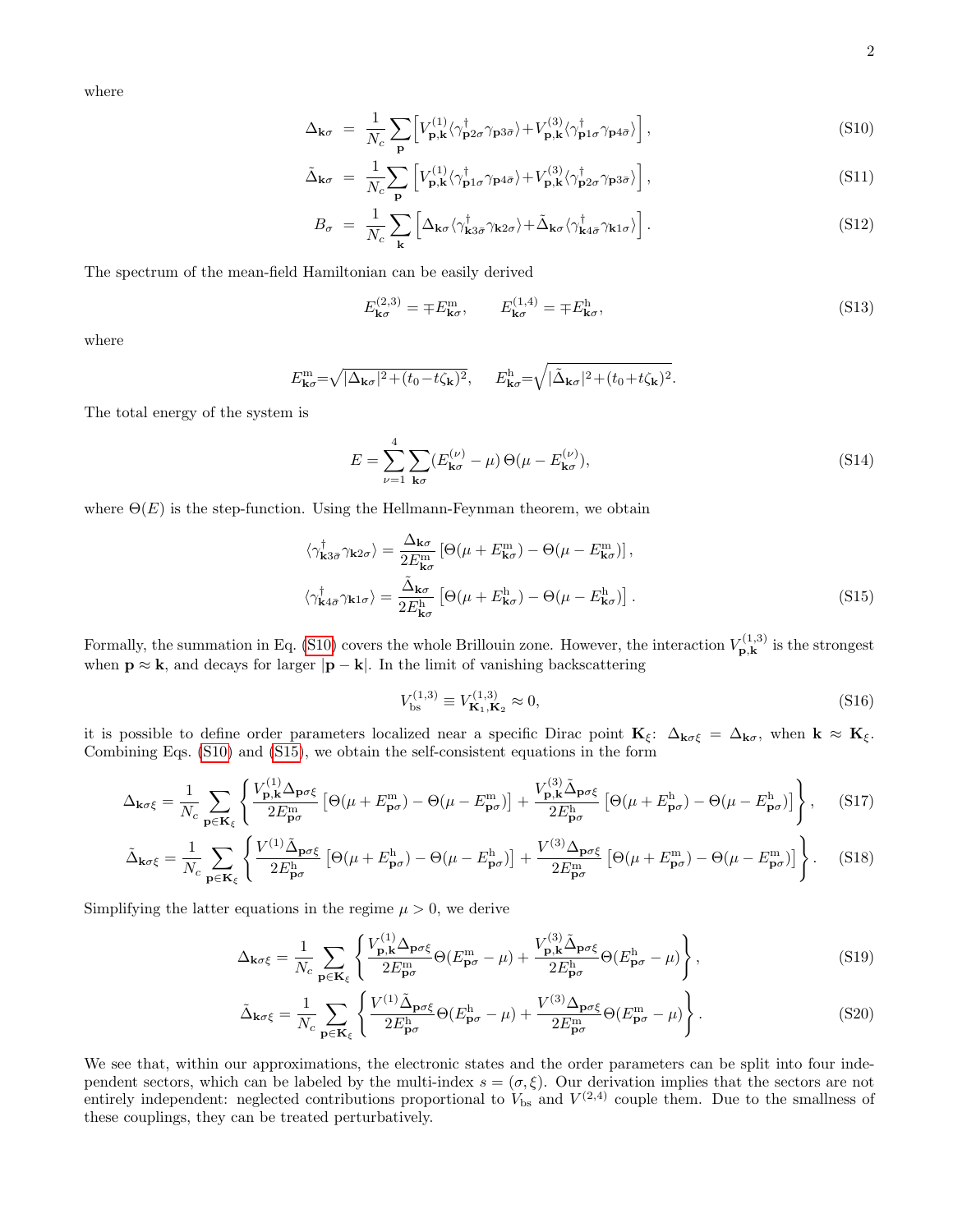We add and subtract Eqs. [\(S19\)](#page-1-2) and [\(S20\)](#page-1-2), use Eqs. [\(S8\)](#page-0-0), and change the summation over momentum by an integration. We also assume that both  $\Delta$  and  $\Delta$  only depend on |k|. Finally, using the symmetry of our theory with respect to the sign of  $\mu$ , we derive for  $0 < \mu < t_0$ 

<span id="page-2-0"></span>
$$
\Delta_{ks} + \tilde{\Delta}_{ks} = \int_p \bar{V}_Q^{(0)} \left[ \frac{\Delta_{ps}}{2E_{ps}^{\text{m}}} \Theta(E_{ps}^{\text{m}} - \mu) + \frac{\tilde{\Delta}_{ps}}{2E_{ps}^{\text{h}}} \right],
$$
  

$$
\Delta_{ks} - \tilde{\Delta}_{ks} = \int_p \bar{V}_Q^{(1)} \left[ \frac{\Delta_{ps}}{2E_{ps}^{\text{m}}} \Theta(E_{ps}^{\text{m}} - \mu) - \frac{\tilde{\Delta}_{ps}}{2E_{ps}^{\text{h}}} \right],
$$
(S21)

where the integration symbol stands for  $\int_p \ldots = (2\pi p/v_{\text{BZ}}) \int dp \ldots$ , and the volume (area) of the Brillouin zone is where the integration symbol stands for  $j_p$ ...  $(x_n p_{\text{BZ}})$  ( $y_p$ ),  $y_p$ ,  $y_p$ ,  $y_p$ ,  $y_p$ ,  $y_p$ ,  $y_p$ ,  $y_p$ ,  $y_p$ ,  $y_p$ 

$$
\bar{V}_Q^{(0)}(k, p) = \int \frac{d\phi}{2\pi} V_C(\sqrt{k^2 + p^2 + 2kp\cos\phi}),
$$
\n(S22)\n
$$
\bar{V}_Q^{(1)}(k, p) = \int \frac{d\phi}{2\pi} V_C(\sqrt{k^2 + p^2 + 2kp\cos\phi}) \cos\phi,
$$

and the spectrum [\(S13\)](#page-1-3) in sector  $s = (\sigma, \xi)$  can be approximated as

$$
E_{ps}^{\rm m} \approx \sqrt{|\Delta_s|^2 + t_0^2 (1 - p/k_{F0})^2},
$$
  
\n
$$
E_{ps}^{\rm h} \approx \sqrt{|\tilde{\Delta}_s|^2 + t_0^2 (1 + p/k_{F0})^2} \approx t_0 (1 + p/k_{F0}),
$$
\n(S23)

where  $p = |\mathbf{p} - \mathbf{K}_{\xi}|$ .

To solve the integral equations [\(S21\)](#page-2-0) we use the simple BCS-like ansatz

$$
\Delta_a(q) = \Delta_s \Theta(\Lambda - |q - k_{F0}|) \quad \text{and} \quad \tilde{\Delta}_{\xi\sigma}(q) = \tilde{\Delta}_s \Theta(\Lambda - |q - k_{F0}|) \tag{S24}
$$

for the order parameters (the cutoff momentum  $\Lambda$  satisfies  $\Lambda \ll Q_0$ ), and assume that  $\bar V^{(0,1)}_Q$  are constants independent of  $k$  and  $p$ . This allows us to convert the integral equations into non-linear algebraic equations

<span id="page-2-1"></span>
$$
\Delta_s + \tilde{\Delta}_s = g \Delta_s \ln \left( \frac{E^*}{\mu + \sqrt{\mu^2 - \Delta_s^2}} \right) + \tilde{g} \tilde{\Delta}_s,
$$
\n
$$
\Delta_s - \tilde{\Delta}_s = \frac{g}{\alpha} \Delta_s \ln \left( \frac{E^*}{\mu + \sqrt{\mu^2 - \Delta_s^2}} \right) - \frac{\tilde{g}}{\alpha} \tilde{\Delta}_s,
$$
\n(S25)

where the energy scale is  $E^* = 2t_0 \Lambda/k_{F0}$ , and the coupling constants are

$$
g = \frac{t_0}{\sqrt{3}\pi t^2} \bar{V}^{(0)}, \quad \tilde{g} = \frac{\Lambda}{2k_{F0}} g, \quad \alpha = \frac{\bar{V}^{(0)}}{\bar{V}^{(1)}} > 1.
$$
 (S26)

#### C. Solutions of the mean field equations

At zero doping, which corresponds to the case  $\mu = \Delta_s$ , the order parameters are

<span id="page-2-3"></span>
$$
\Delta_s = \Delta_0 = E^* \exp\left[ -\frac{1}{g} \frac{2\alpha - \tilde{g}(1+\alpha)}{1+\alpha-2\tilde{g}} \right], \qquad \tilde{\Delta}_s = \frac{\alpha-1}{\alpha+1-2\tilde{g}} \Delta_s. \tag{S27}
$$

This mean-field solution is valid in the weak-coupling limit, that is, when g is small, and, consequently,  $\Delta_0$  and  $\tilde{\Delta}_0$ are much less than  $t_0$ . The doped state is characterized by  $\mu > \Delta_s$ . To describe the solution of Eq. [\(S25\)](#page-2-1) in such a regime, let us define the partial doping  $x_s$  for the concentration of electrons residing in sector s. It is known that a finite  $x_s$  decreases the order parameter  $\Delta_s$ :

<span id="page-2-2"></span>
$$
\Delta_s(x_s) = \Delta_0 \sqrt{1 - \frac{4x_s}{x_0}}, \qquad \mu = \Delta_0 \left(1 - \frac{2x_s}{x_0}\right),\tag{S28}
$$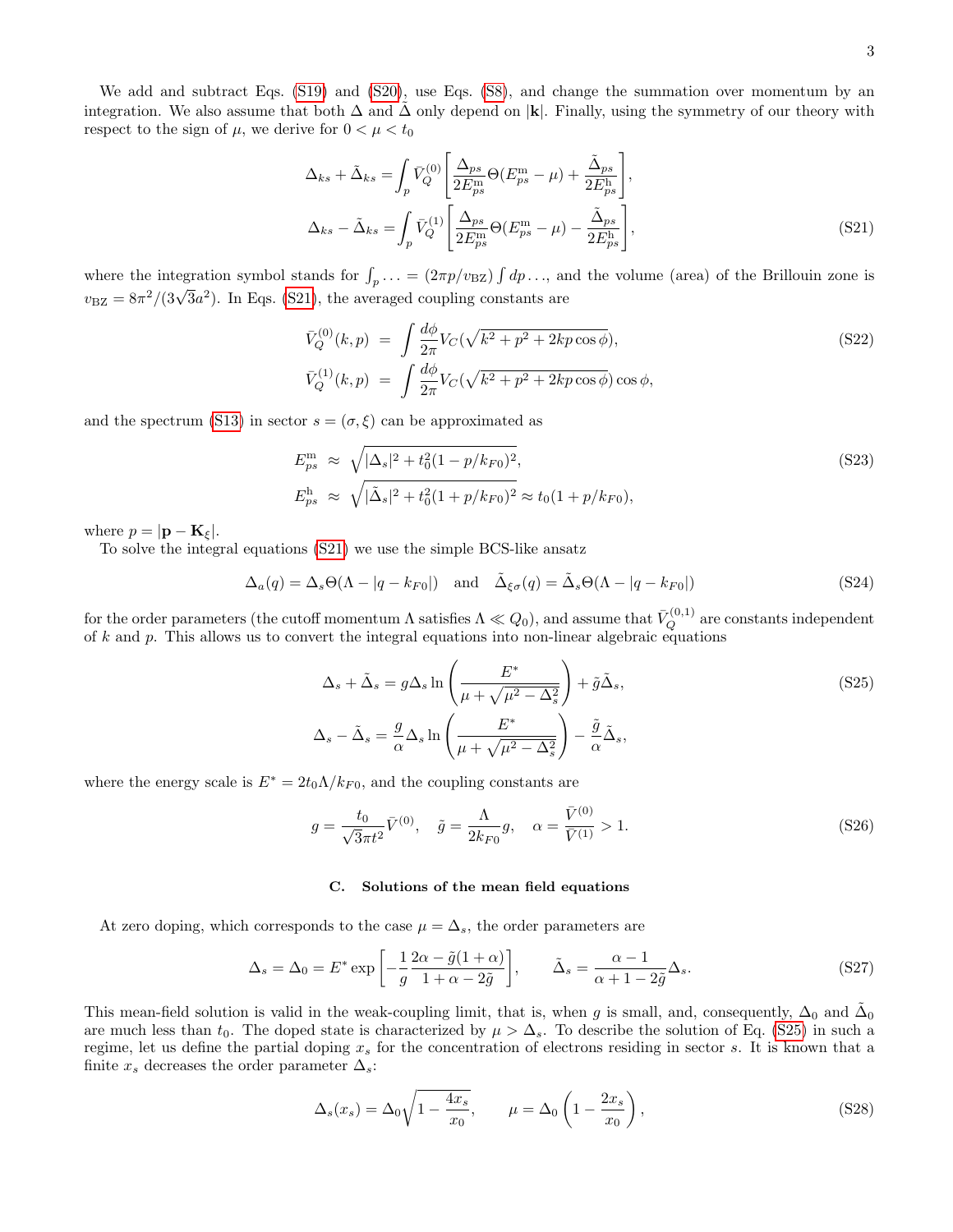where  $x_0 = \Delta_0 t_0 / (\pi)$ √  $\overline{3}t^2$ ). It is easy to check that Eqs. [\(S28\)](#page-2-2) indeed guarantee that  $\mu$  exceeds  $\Delta_s$ , making it possible to dope sector s. At zero temperature, the partial free energy (per unit cell) associated with doping becomes

$$
\Delta F_s(x_s) = 4 \int_0^{x_s} \mu(x) \, dx = 4\Delta_0 \left( x_s - \frac{x_s^2}{x_0} \right). \tag{S29}
$$

As in the main text, the factor 4 accounts for the four carbon atoms in a single unit cell.

# S-2. STABILITY AGAINST THE UMKLAPP INTERACTION

#### A. Self-consistent equations

The next step is to add the inter-sector interaction. We will use  $H^{(2)}$  as an example of the inter-sector interaction. The other example is the backscattering  $V_{\text{bs}}^{(1,3)}$ . The term  $H^{(2)}$  is a type of umklapp scattering: such term is non-zero only when the nesting vector is either zero or half of the elementary reciprocal lattice vector. If we average  $H^{(2)}$  we obtain

$$
\langle \hat{H}^{(2)} \rangle = -\frac{1}{2N_c} \sum_{\mathbf{k}p\sigma} V_{\mathbf{k},\mathbf{p}}^{(2)} \left[ \langle \gamma_{\mathbf{k}1\sigma}^{\dagger} \gamma_{\mathbf{k}4\bar{\sigma}} \rangle \langle \gamma_{\mathbf{p}1\bar{\sigma}}^{\dagger} \gamma_{\mathbf{p}4\sigma} \rangle + \langle \gamma_{\mathbf{k}2\sigma}^{\dagger} \gamma_{\mathbf{k}3\bar{\sigma}} \rangle \langle \gamma_{\mathbf{p}2\bar{\sigma}}^{\dagger} \gamma_{\mathbf{p}3\sigma} \rangle + \text{C.c.} \right]
$$
(S30)  

$$
\approx -\frac{1}{2N_c} \sum_{\mathbf{k},\mathbf{p}} V_{\mathbf{k},\mathbf{p}}^{(2)} \left[ \langle \gamma_{\mathbf{k}2\sigma}^{\dagger} \gamma_{\mathbf{k}3\bar{\sigma}} \rangle \langle \gamma_{\mathbf{p}2\bar{\sigma}}^{\dagger} \gamma_{\mathbf{p}3\sigma} \rangle + \text{C.c.} \right] \approx -\frac{\bar{V}_{\text{um}}}{2N_c} \sum_{\mathbf{k}2\sigma} \left[ \langle \gamma_{\mathbf{k}2\sigma}^{\dagger} \gamma_{\mathbf{k}3\bar{\sigma}} \rangle \langle \gamma_{\mathbf{p}2\bar{\sigma}}^{\dagger} \gamma_{\mathbf{p}3\sigma} \rangle + \text{C.c.} \right],
$$

 $2N_c$ 

 ${\rm\bf k}$ p $\sigma$  $\mathbf{k}\mathbf{p}\sigma$ where  $\bar{V}_{um}$  is the averaged value of  $V_{\mathbf{k},\mathbf{p}}^{(2)}$  $k, p$ . Using the definition of the order parameter in terms of the anomalous operator averages, Eq. [\(S10\)](#page-1-0), we derive

$$
\langle \hat{H}^{(2)} \rangle \approx -N_c \frac{\bar{V}_{\text{um}}}{\bar{V}_1^2} \Delta_{\uparrow \xi} \Delta_{\downarrow \xi} + \text{C.c.}
$$
\n(S31)

This suggests that the self-consistent equations for  $s = (\uparrow, \xi)$  and  $s' = (\downarrow, \xi)$  become coupled. To account for this, we take the first of the two equations [\(S10\)](#page-1-0) and add a term  $V_{\mathbf{n}\,k}^{(2)}$  $\langle \gamma_{\bar{\sigma}}^{(2)} \langle \gamma_{\bar{\sigma}}^{\dagger} \gamma_{\sigma} \rangle$  to its right-hand side

$$
\Delta_{\mathbf{k}\sigma} = \frac{1}{N_c} \sum_{\mathbf{p}} \left[ V_{\mathbf{p}, \mathbf{k}}^{(1)} \langle \gamma_{\mathbf{p}2\sigma}^{\dagger} \gamma_{\mathbf{p}3\bar{\sigma}} \rangle + V_{\mathbf{p}, \mathbf{k}}^{(2)} \langle \gamma_{\mathbf{p}2\bar{\sigma}}^{\dagger} \gamma_{\mathbf{p}3\sigma} \rangle \right], \tag{S32}
$$

where we discarded the term with bands 1 and 4. Finally, using Eq. [\(S15\)](#page-1-1), we derive

<span id="page-3-0"></span>
$$
\Delta_{\uparrow} = g \Delta_{\uparrow} \ln \left[ \frac{E^*}{M(\mu, \Delta_{\uparrow})} \right] + g_{\rm um} \Delta_{\downarrow} \ln \left[ \frac{E^*}{M(\mu, \Delta_{\downarrow})} \right], \tag{S33}
$$

$$
\Delta_{\downarrow} = g \Delta_{\downarrow} \ln \left[ \frac{E^*}{M(\mu, \Delta_{\downarrow})} \right] + g_{\text{um}} \Delta_{\uparrow} \ln \left[ \frac{E^*}{M(\mu, \Delta_{\uparrow})} \right]. \tag{S34}
$$

To describe two remaining sectors,  $(\uparrow, \bar{\xi})$  and  $(\downarrow, \bar{\xi})$ , the identical set of equations should be used. In Eqs. [\(S33\)](#page-3-0) and [\(S34\)](#page-3-0), the quantity  $M(\mu, \Delta)$  effectively functions as the low-energy cutoff: if in a given sector  $\Delta > \mu$ , this sector remains undoped, and  $M(\mu, \Delta) = \Delta$ ; when a sector accommodates finite doping  $\mu > \Delta$ , in such a situation  $M(\mu, \Delta) = \mu + \sqrt{\mu^2 - \Delta^2}$ . Formally, this can be expressed as

$$
M(\mu, \Delta) = (\mu + \sqrt{\mu^2 - \Delta^2})\Theta(\mu - \Delta) + \Delta\Theta(\Delta - \mu). \tag{S35}
$$

Note also that in Eqs. [\(S33\)](#page-3-0) and [\(S34\)](#page-3-0) we used the simplified notation  $\Delta_{\uparrow} \equiv \Delta_{\uparrow \xi}$  and  $\Delta_{\downarrow} \equiv \Delta_{\downarrow \xi}$ . The coupling constant is  $g_{um} = \beta \vec{V}_{um} \nu(\varepsilon_F)$ , where  $\nu(\varepsilon_F)$  is the density of states, and  $\beta$  is a numerical coefficient of order unity.

When the system is undoped, we can introduce  $\Delta_0$  as follows  $\mu = \Delta_{\uparrow} = \Delta_{\downarrow} \equiv \Delta_0$  [note that this is a redefinition of  $\Delta_0$  initially given by Eq. [\(S27\)](#page-2-3)]. In such a limit, both equations become identical

$$
\Delta_0 = g(1+\gamma)\Delta_0 \ln\left(\frac{E^*}{\Delta_0}\right), \quad \text{where} \quad \gamma = \frac{g_{\text{um}}}{g}.
$$
\n(S36)

This equation has one non-zero solution

 $2N_c$ 

<span id="page-3-1"></span>
$$
\Delta_0 = E^* \exp\left(-\frac{1}{g(1+\gamma)}\right). \tag{S37}
$$

We can see that the umklapp coupling increases  $\Delta_0$ .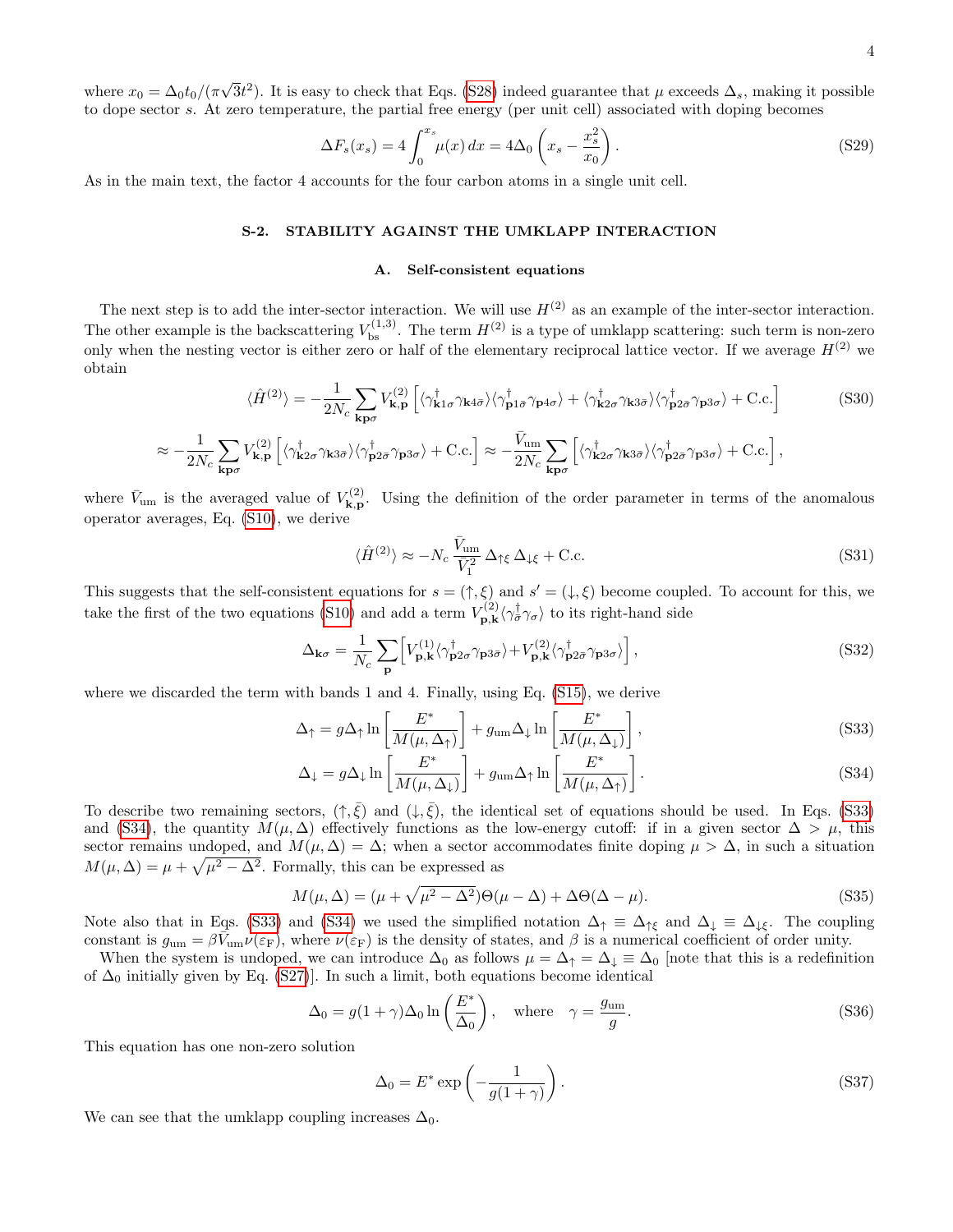#### B. Doped state

Now we discuss the doped system. Below we will consider two possibilities: (i) all four sectors are doped equally, and (ii) three sectors remain undoped, and all doping only enters a single sector. Let us start with (i). In such a situation  $\mu > \Delta_s = \Delta(x)$  for all four s. Equations [\(S33\)](#page-3-0) and [\(S34\)](#page-3-0) become identical

$$
\Delta = g(1+\gamma)\Delta \ln \left(\frac{E^*}{\mu + \sqrt{\mu^2 - \Delta^2}}\right),
$$
\n(S38)

valid in all four sectors. The solution to this equation is similar to Eq. [\(S28\)](#page-2-2)

$$
\Delta(x) = \Delta_0 \sqrt{1 - \frac{x}{x_0}}, \qquad \mu = \Delta_0 \left(1 - \frac{x}{2x_0}\right), \tag{S39}
$$

where we took into account that partial dopings equal to half of the total doping:  $x_s = x/4$ . The expression for  $\mu(x)$ allows us to calculate  $\Delta F(x)$ 

<span id="page-4-1"></span>
$$
\Delta F(x) = 4 \int_0^x \mu(x) dx = 4\Delta_0 x - \Delta_0 \frac{x^2}{x_0}.
$$
\n( S40)

This free energy is denoted as  $\Delta F_e$  in the main text.

For case (ii), the calculations are more complicated. We define  $\delta_{\sigma}(x)$  as follows  $\Delta_{\sigma}(x) = \Delta_0[1 - \delta_{\sigma}(x)]$ . For definiteness, we assume that the sector  $s = (\uparrow, \xi)$  is undoped, while  $s = (\downarrow, \xi)$  is doped. This means that  $\Delta_{\uparrow} > \mu > \Delta_{\downarrow}$ . Two other sectors,  $(\uparrow, \bar{\xi})$  and  $(\downarrow, \bar{\xi})$ , are undoped, and decoupled from s and s'. Therefore, they are characterized by the order parameter  $\Delta_0$ , given by Eq. [\(S37\)](#page-3-1)

$$
0 < \delta_{\uparrow} < m < \delta_{\downarrow}, \quad \text{where} \quad m = \frac{\Delta_0 - \mu}{\Delta_0}.\tag{S41}
$$

Let us introduce yet another quantity,  $\delta S$ , as follows

$$
\mu + \sqrt{\mu^2 - \Delta_{\downarrow}^2} = \Delta_0 \left[ 1 - m + \sqrt{(1 - m)^2 - (1 - \delta_{\downarrow})^2} \right] = \Delta_0 (1 + \delta S), \tag{S42}
$$

$$
\delta S = \sqrt{(1 - m)^2 - (1 - \delta_{\downarrow})^2} - m. \tag{S43}
$$

The parameters  $\delta_{\sigma}$ ,  $\delta S$ , and m are small in the limit of small doping x. However, they have different degrees of smallness. Indeed, as we will see later

<span id="page-4-0"></span>
$$
\delta_{\sigma} = O(m), \quad \delta S = O(m^{1/2}). \tag{S44}
$$

These relations become important when we solve the self-consistent equations in the limit of small doping.

Our goal is to solve the following equations

$$
(1 - \delta_{\uparrow}) = g(1 - \delta_{\uparrow}) \left[ \frac{1}{g(1 + \gamma)} - \ln(1 - \delta_{\uparrow}) \right] + \gamma g(1 - \delta_{\downarrow}) \left[ \frac{1}{g(1 + \gamma)} - \ln(1 + \delta S) \right],
$$
\n(S45)

$$
(1 - \delta_{\downarrow}) = g(1 - \delta_{\downarrow}) \left[ \frac{1}{g(1 + \gamma)} - \ln(1 + \delta S) \right] + \gamma g(1 - \delta_{\uparrow}) \left[ \frac{1}{g(1 + \gamma)} - \ln(1 - \delta_{\uparrow}) \right],
$$
\n(S46)

to find  $\delta_{\sigma}$  as a function of m, and then determine m versus x. In the limit of small x, we expand the self-consistent equations and, keeping in mind Eq. [\(S44\)](#page-4-0), we derive

$$
(1 - \delta_{\uparrow}) = g(1 - \delta_{\uparrow}) \left[ \frac{1}{g(1 + \gamma)} + \delta_{\uparrow} \right] + \gamma g(1 - \delta_{\downarrow}) \left[ \frac{1}{g(1 + \gamma)} - \delta S + \frac{\delta S^2}{2} \right] + O(m^{3/2}), \tag{S47}
$$

$$
(1 - \delta_{\downarrow}) = g(1 - \delta_{\downarrow}) \left[ \frac{1}{g(1 + \gamma)} - \delta S + \frac{\delta S^2}{2} \right] + \gamma g(1 - \delta_{\uparrow}) \left[ \frac{1}{g(1 + \gamma)} + \delta_{\uparrow} \right] + O(m^{3/2}). \tag{S48}
$$

Simplifying, we obtain

$$
\delta_{\uparrow} \approx \left[ \frac{\delta_{\uparrow}}{1+\gamma} - g \delta_{\uparrow} \right] + \gamma \left[ \frac{1}{1+\gamma} \delta_{\downarrow} + g \left( \delta S - \frac{\delta S^2}{2} \right) \right],\tag{S49}
$$

$$
\delta_{\downarrow} \approx \left[ \frac{\delta_{\downarrow}}{1+\gamma} + g \left( \delta S - \frac{\delta S^2}{2} \right) \right] + \gamma \left[ \frac{1}{1+\gamma} \delta_{\uparrow} - g \delta_{\uparrow} \right],\tag{S50}
$$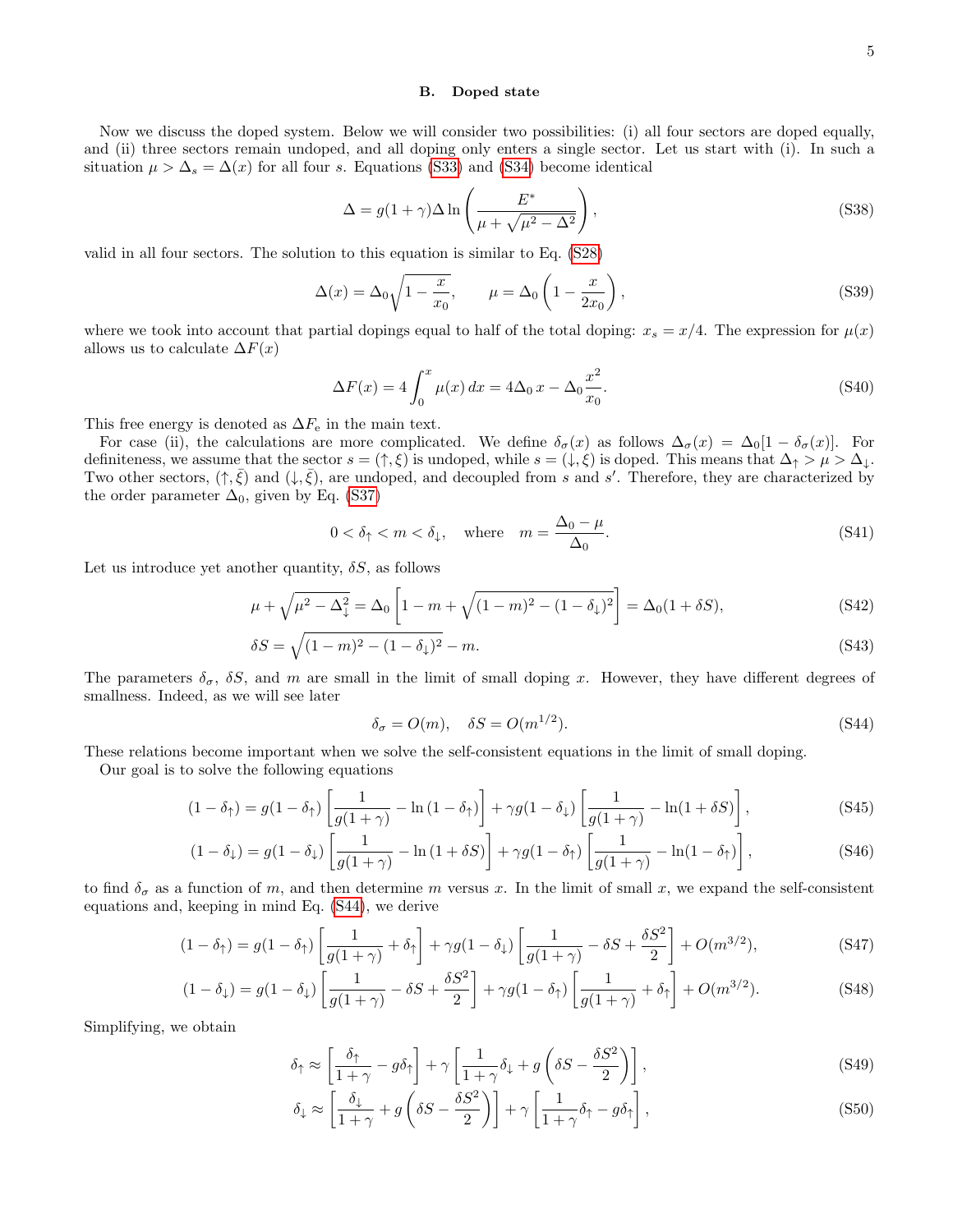Next step:

$$
\left(\frac{\gamma}{1+\gamma}+g\right)\delta_{\uparrow} = \frac{\gamma}{1+\gamma}\delta_{\downarrow} + g\gamma\left(\delta S - \frac{\delta S^2}{2}\right),\tag{S51}
$$

$$
\left(\frac{\gamma}{1+\gamma} - g\gamma\right)\delta_{\uparrow} = \frac{\gamma}{1+\gamma}\delta_{\downarrow} - g\left(\delta S - \frac{\delta S^2}{2}\right). \tag{S52}
$$

Subtracting these two equations we derive

$$
g(1+\gamma)\delta_{\uparrow} = g(1+\gamma)\left(\delta S - \frac{\delta S^2}{2}\right) \quad \Leftrightarrow \quad \delta_{\uparrow} = \delta S - \frac{\delta S^2}{2}.\tag{S53}
$$

Now  $\delta_{\uparrow}$  can be eliminated

$$
\left[\frac{\gamma}{1+\gamma} + g(1-\gamma)\right] \left(\delta S - \frac{\delta S^2}{2}\right) = \frac{\gamma}{1+\gamma} \delta_{\downarrow}.
$$
\n(S54)

This relation is equivalent to

$$
\delta S - \frac{\delta S^2}{2} = \alpha \delta_{\downarrow}, \quad \text{where} \quad \alpha = \left[1 + g(\gamma^{-1} - \gamma)\right]^{-1}.
$$
 (S55)

Let us express  $\delta S$  in the limit of small doping

$$
\delta S = \sqrt{(1-m)^2 - (1-\delta_{\downarrow})^2} - m = \sqrt{(2-m-\delta_{\downarrow})(\delta_{\downarrow}-m)} - m = \sqrt{2(\delta_{\downarrow}-m)} - m + O(m^{3/2}),
$$
(S56)

$$
\delta S^2 = 2(\delta_{\downarrow} - m) + O(m^{3/2}).\tag{S57}
$$

Therefore

$$
\delta S - \frac{\delta S^2}{2} = \sqrt{2(\delta_{\downarrow} - m)} - \delta_{\downarrow} + O(m^{3/2}).
$$
\n(S58)

The self-consistent equation becomes

$$
\alpha \delta_{\downarrow} = \sqrt{2(\delta_{\downarrow} - m)} - \delta_{\downarrow} + O(m^{3/2}). \tag{S59}
$$

Its solution is

<span id="page-5-1"></span>
$$
\delta_{\downarrow} \approx m + \frac{(1+\alpha)^2}{2}m^2, \quad \delta_{\uparrow} = \alpha \delta_{\downarrow} \approx \alpha m + \frac{\alpha(1+\alpha)^2}{2}m^2. \tag{S60}
$$

Let us check the consistency of these relations with known results in the  $\alpha = 0$  limit. In this case

<span id="page-5-0"></span>
$$
\delta_{\downarrow} \approx m + \frac{1}{2}m^2, \quad \delta_{\uparrow} = 0. \tag{S61}
$$

At the same time, Eqs.  $(S28)$  in the regime of small x can be written as

$$
m = \frac{x}{2x_0}, \quad \delta_1(x) = \frac{\Delta_0 - \Delta(x)}{\Delta_0} \approx \frac{x}{2x_0} + \frac{x^2}{8x_0^2}.
$$
 (S62)

We can now exclude  $x$  to obtain

$$
\delta_{\downarrow}(x) \approx m + \frac{m^2}{2},\tag{S63}
$$

which coincides with Eq. [\(S61\)](#page-5-0).

The final step is to add doping into the formalism. To this end, we write

$$
4x = 2\nu_F \int_{\Delta_\downarrow}^{\mu} d\varepsilon \frac{\varepsilon}{\sqrt{\varepsilon^2 - \Delta_\downarrow^2}},\tag{S64}
$$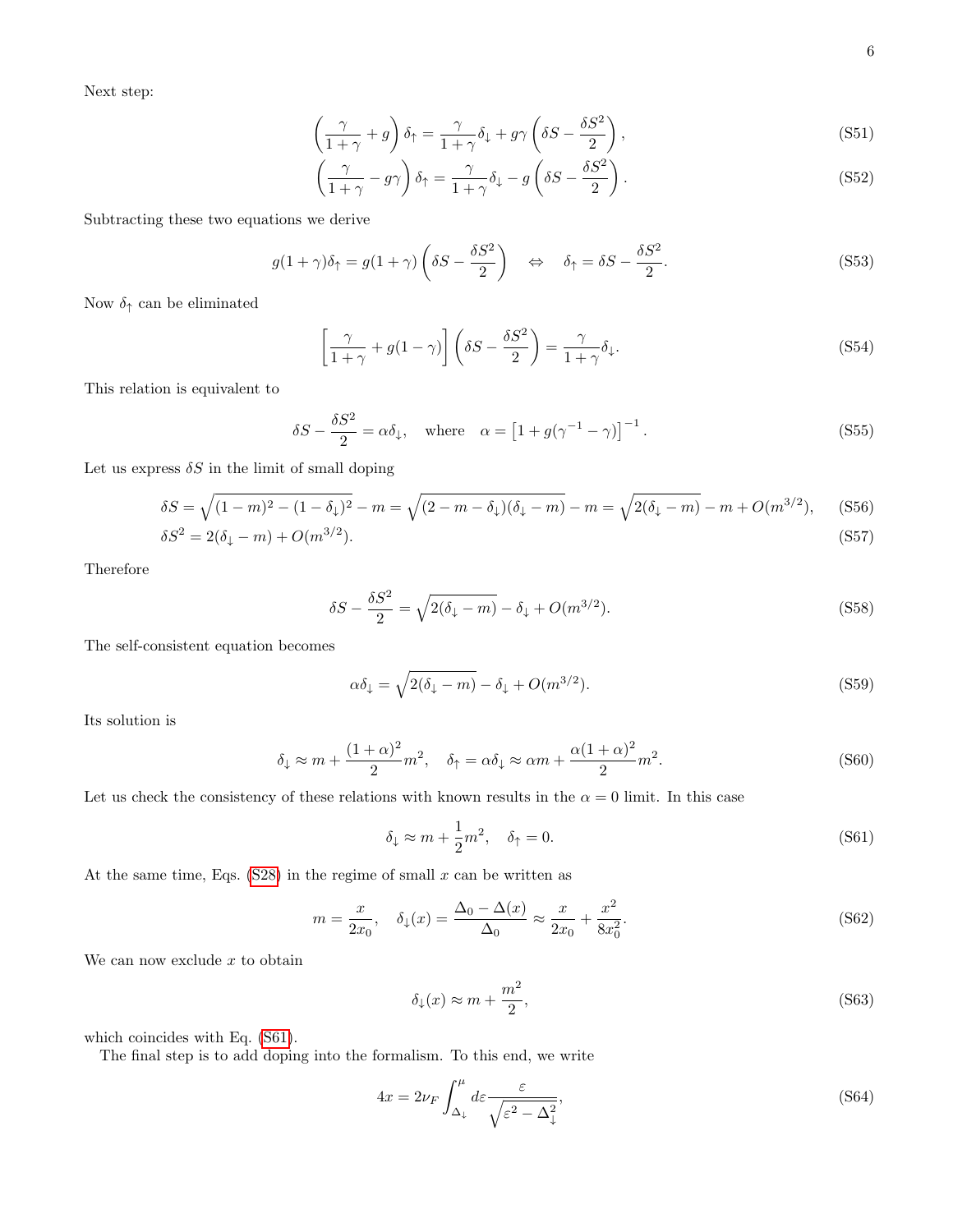

<span id="page-6-2"></span>FIG. S1: The function  $\alpha(\gamma)$  for  $g = 0.1$  is shown by the blue curve. The straight (red) line is  $\gamma/g$ .

where  $4x$  is the doping per unit cell,  $\nu_F = t_0/(\sqrt{2\pi} + \sqrt{2\pi})$  $\sqrt{3}\pi t^2$ ) is the density of states per unit cell for each single Fermi surface sheet (there are four Fermi surface sheets),

$$
x = \frac{\nu_F}{2} \sqrt{\mu^2 - \Delta_{\downarrow}^2} = \frac{\nu_F \Delta_0}{2} \sqrt{(1 - m)^2 - (1 - \delta_{\downarrow})^2} = \frac{x_0}{2} \sqrt{(1 - m)^2 - (1 - \delta_{\downarrow})^2},\tag{S65}
$$

where  $x_0 = \nu_F \Delta_0$ . It is possible to show that

<span id="page-6-0"></span>
$$
4x^2 = x_0^2(\delta_\downarrow - m)(2 - m - \delta_\downarrow) \quad \Rightarrow \quad 4x^2 = (1 + \alpha)^2 x_0^2 m^2 + O(m^3). \tag{S66}
$$

Deriving the latter relation we used Eq. [\(S60\)](#page-5-1), which, among other things, demonstrates that  $\delta_{\downarrow} - m = O(m^2)$ . Equation [\(S66\)](#page-6-0) allows us to establish the following connection between doping and the chemical potential

$$
m = \frac{2x}{(1+\alpha)x_0} + O(x^2) \quad \Leftrightarrow \quad \mu = \Delta_0 \left(1 - \frac{2x}{(1+\alpha)x_0}\right) + O(x^2). \tag{S67}
$$

Integrating  $\mu(x)$ , we obtain

<span id="page-6-1"></span>
$$
\Delta F_{\rm qm} = 4\Delta_0 x - \left(\frac{4\Delta_0}{1+\alpha}\right) \frac{x^2}{x_0}.\tag{S68}
$$

In the limit  $\alpha \to 0$  we recover the expression for  $\Delta F_{\rm qm}$  given in the main text [see after Eq. (30)]. The free energy [\(S68\)](#page-6-1) must be compared against the free energy given by Eq. [\(S40\)](#page-4-1). We see that the quarter-metal is stable if  $(1+\alpha)^{-1} > 1/4$ . Equivalently,

<span id="page-6-3"></span>
$$
quarter-metal is stable when  $\alpha(\gamma) < 3.$  (S69)
$$

To understand what the latter requirement entails, let us examine Fig. [S1,](#page-6-2) which shows  $\alpha(\gamma)$  for  $g = 0.1$ . We see that  $\alpha$  < 3 as long as  $\gamma = g_{um}/g$  < 6.8. That is, for  $g = 0.1$ , the umklapp satisfying

<span id="page-6-4"></span>
$$
g_{\rm um} < 0.68,\tag{S70}
$$

does not violate the stability of the quarter-metal.

We note that Eq. [\(S69\)](#page-6-3) is not the absolute stability criterion, rather it describes the stability of the quarter-metal against the transition into an ordinary metal, when all four sectors are doped equally. A comprehensive investigation of the stability goes well beyond the present study, and, most likely, requires input from experiments.

It is interesting to note that perturbation theory in powers of small  $\gamma$  strongly underestimates the stability range of the quarter-metal. To demonstrate this, we expand the expression [\(S68\)](#page-6-1) for  $\Delta F_{\rm qm}$  in powers of  $\alpha$ 

$$
\Delta F_{\rm qm} \approx 4\Delta_0 x - 4\Delta_0 \frac{x^2}{x_0} + 4\Delta_0 \frac{\alpha x^2}{x_0}.\tag{S71}
$$

Since at  $\gamma \to 0$ , the following holds  $\alpha \approx \gamma/g = g_{um}/g^2$ , the expression for  $\Delta F_{qm}$  can be approximated as

$$
\Delta F_{\rm qm} \approx 4\Delta_0 x - 4\Delta_0 \frac{x^2}{x_0} \left( 1 - \frac{g_{\rm um}}{g^2} \right),\tag{S72}
$$